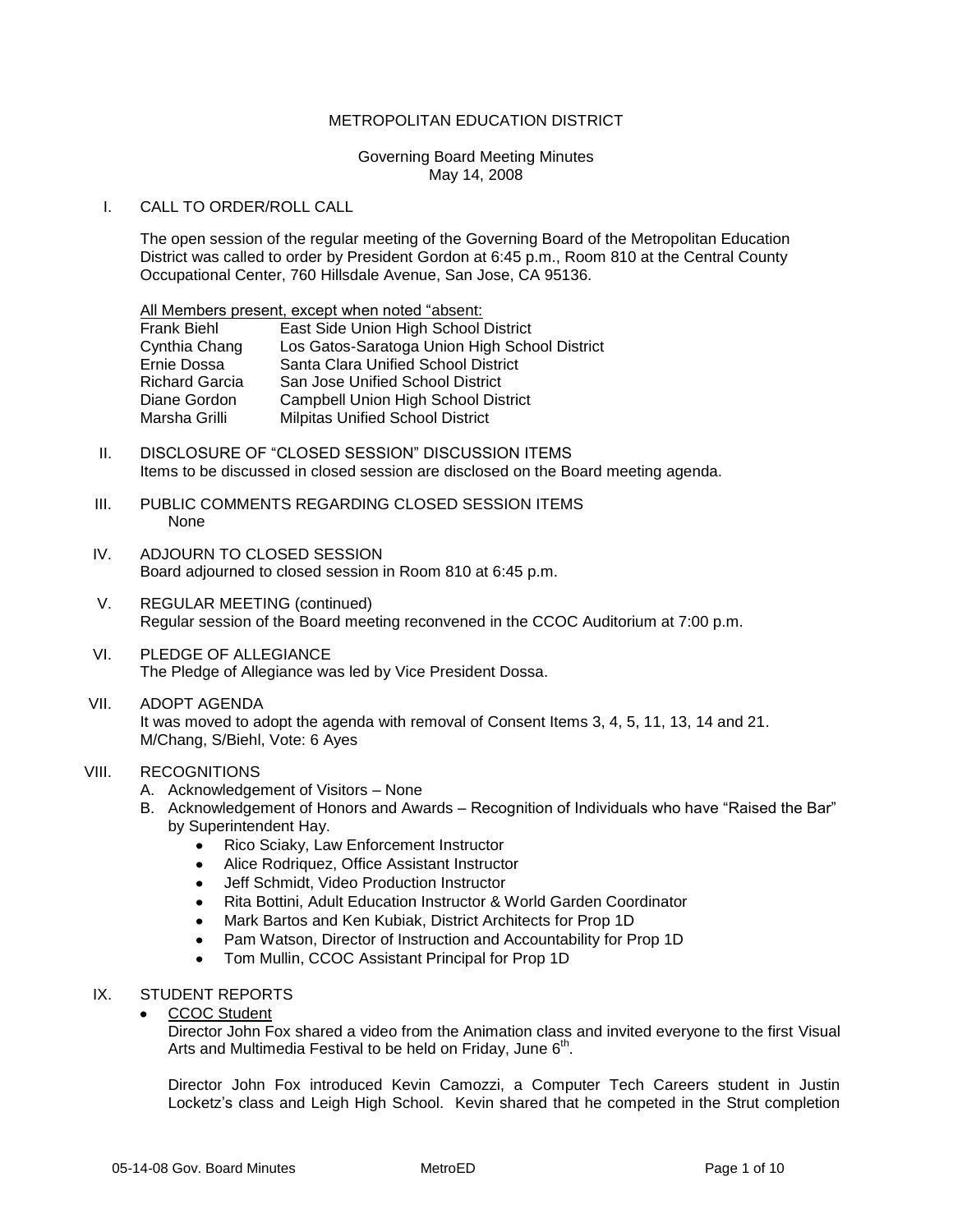and his team placed first. There were three parts to the competition: a written test from A+ certification, diagnostics and a trivia portion. He and his teammate were required to look at a computer visually and determine what was wrong with the computer. Then they had to take the computer apart, fix it and then put it back together. They did a PowerPoint presentation explaining what they had done. As part of their first place honors, they both received a free laptop and a certificate.

MAEP Student

Assistant Principal Suzi Glass introduced Naila Rojas. Naila is a medical assistant student at the Erikson Center. She explained how excited she is about the program and was very surprised to be doing injections the first week of class. Every month the students give each other injections, do vitals, daily blood pressure and communication and presentations are part of the program. Naila is a CalWORKs student and having the opportunity to go to school full-time was a blessing. She will graduate in June and start externship program this summer. She explained that Dr. Safari is an excellent teacher and can be tough but she knows her students can do the work. Naila enjoys her class and the opportunities it has given her.

- X. Special Order of Business None
- XI. PUBLIC COMMENTS None
- XII. APPROVAL OF MINUTES
	- 1. MOTION: Approval of Minutes of Regular Board Meeting, April 9, 2008. M/Biehl, S/Dossa Vote: 6 Ayes

MOTION: Approval of Minutes of Special Board Meeting, April 21, 2008. M/Biehl, S/Grilli Vote: 6 Ayes

XIII. CONSENT CALENDAR

MOTION: Approve Consent Items \*2 through \*22 excluding items 3, 4, 5, 11, 13, 14 and 21. M/Chang, S/Biehl, Vote: 6 Ayes

## BUSINESS AND FINANCIAL FUNCTIONS

- 2. Approved Under Consent Calendar Approve April Warrant Approval List
- 3. Architectural Services Contract Transfer (DTB Architecture, Inc. to Bartos Architecture, Inc.) Superintendent Hay shared that Dreiling Terrones is moving away from their current focus on public buildings and the reason Mr. Bartos has started his own firm. The departure from Dreiling Terrones has been amiable in both the departure and division of client base. Member Garcia said he did not have a concern with going with Bartos Architecture but a procedural question. Did MetroED go out to bid? Hay said this was done initially. Member Garcia said since DTB won the original bid, there is a concern that other bidders at that time might not understand why they did not have the opportunity to bid at this time. Mark Bartos shared that DTB originally set forth that the lead architects on the project would be himself and Ken Kubiak. This is the same team that will continue with the project. There is an option to continue with the same team under DTB; however, Mr. Bartos would prefer the transfer. There is an agreement between DTB and Bartos Architecture to continue this project and have full access to DTB resources if needed. Member Garcia said we had a contract with DTB and now it looks as though they are deciding who MetroED works with and we would prefer to work with Bartos Architecture. Mr. Bartos said it is a common practice when looking at the staff working with the district. The competitive selection process has been met and we went through an extensive interview process. There is a Novation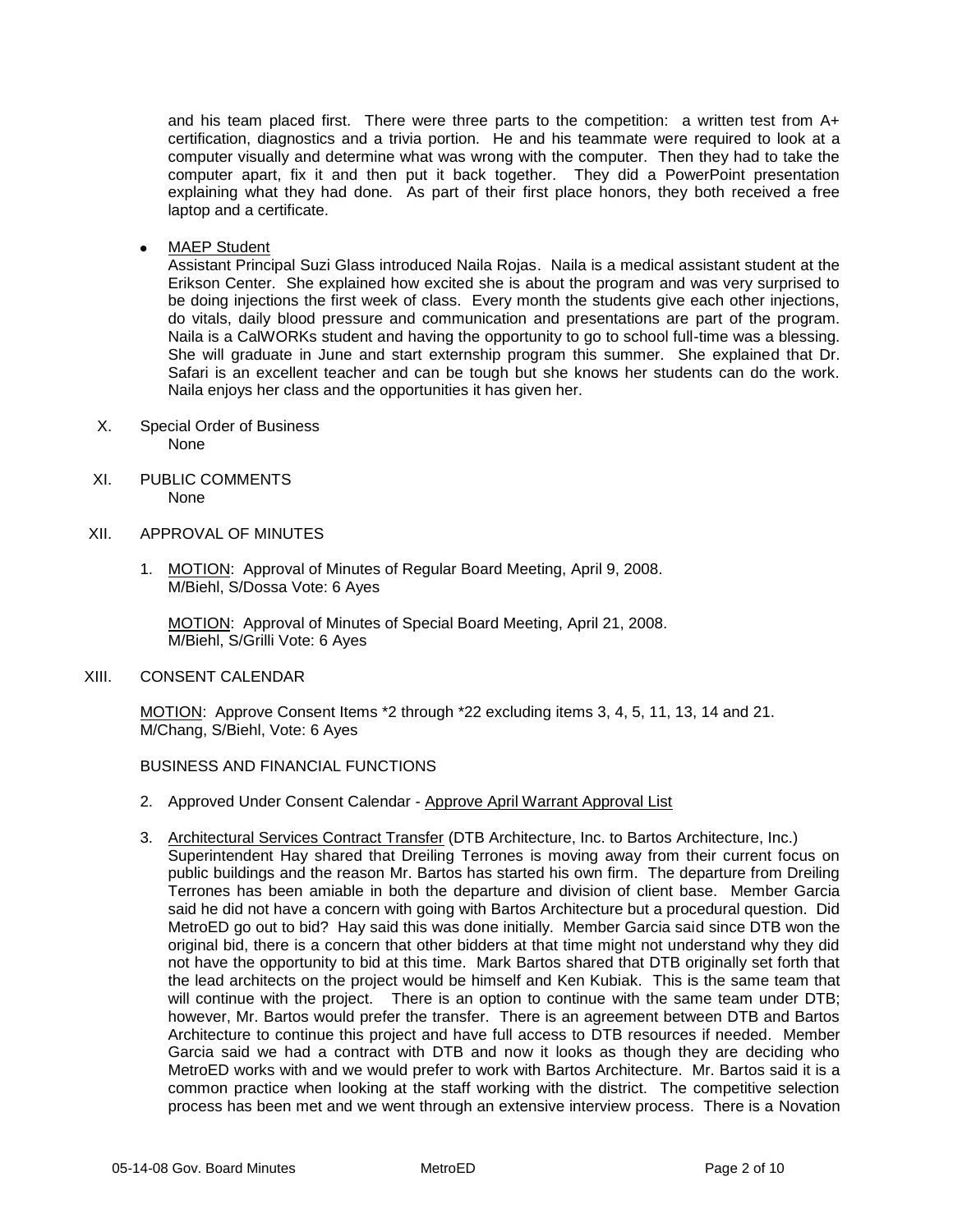or transfer of contract that is common in these situations. All of the agreements stay the same with both firms and all the liability is transferred to Bartos Architecture. Superintendent Hay said the contract was for professional services, not to the lowest bidder, and it remains in place. Member Garcia said if it was not a low bid process, it does make a difference. Member Biehl asked if this was not something we would put out to bid. Hay said it was a request for proposals (RFP) for professional services, not the traditional project bid. We did an informal review process and did comply with the guidelines of Proposition 1D. Member Biehl asked if it was reviewed by legal counsel. Hay said it is the same contract with the same people providing the professional services, and did not see the need to incur the expense of legal counsel. Member Chang asked if the fee structure remained the same. Hay said yes. President Gordon said she understood Member Garcia's point; however, the same contract is in place and the original contract did specify Mark and Ken as the individuals providing the professional services.

MOTION: Approve the agreement between Dreiling Terrones Bartos Architecture, Inc. and Bartos Architecture, Inc. and MetroED. M/Biehl, S/Chang, Vote: 6 Ayes

4. Video Security System Project, Change Order #001 (RFI Enterprises)

Member Garcia asked if this included the change to a tinted dome. Superintendent Hay responded affirmatively. Member Garcia said we initially went out to bid for certain materials and we are coming back and changing the materials and then are expected to pay more. Is it possible this changes the original bid and costs? Hay explained the tinted domes were a minor cost and the addition of one camera was higher. Mark Bartos said there is a 10% rule. When you bid a project, you know there could be change orders amounting to 10%. This change is 3%. If it was a larger change order, it could change the original bid process. Member Garcia said that 3% is a comfortable amount for a change order. Mr. Bartos said most projects plan on up to 10% of the original bid for change orders and this is an acceptable range.

MOTION: Approve the Video Security System Project, Change Order #001 to RFI Enterprises in the amount of \$3,435.81. M/Garcia, S/Chang, Vote: 6 Ayes

5. Approval of Master Business Relationship Agreement with Campbell Union High School District. President Gordon removed the item and stated she will be supporting approval; however, she was asked to provide information from the Campbell Union High School District Board Members. The CUHSD board felt that equalization should continue and they should consider a protest vote. President Gordon told the Campbell Board she would share their thoughts and perceptions. Attaining equalization was posed as a Campbell/East Side issue and some of the Executive Council said they (East Side & Campbell) should get together to resolve their issues. After meeting, Campbell and East Side's superintendents said they would equalize now and when it was presented to Paul Hay, two other districts said they could not agree because it would cost them money. Campbell has been paying for years and we were always told we needed to remember the kids. The perception for the Campbell district is that the kids only come first if Campbell is paying. This colors how the Campbell Board will move forward. Campbell will accept nothing less than what we agreed to, full equalization. The majority of the Campbell Board believes we need to stand by the current agreement in the coming years.

Superintendent Hay shared that the JPA Executive Council had four meetings this year, which included the superintendents and CBOs. A four year equalization agreement was in place. However, we are not going to receive growth ADA, which was going to fund the equalization process over the four years. We needed to come up with a different equalization plan. Unfortunately, we were not able to come up with a new plan. At the end of the fourth meeting, we moved forward with a modified agreement for 2008-09. Campbell made a significant concession by agreeing to leave the equalization percentage at 46% for 2008-09 (same as 2007-08). For 2009-10, districts will still pay 100% of the cost to send a student to the center. Also included in the agreement is an evaluation of the programs at CCOC, which MetroED supported nine months ago, and a review of the financial funding model. These are the major changes included in the Master Business Relationship Agreements being proposed at this meeting. President Gordon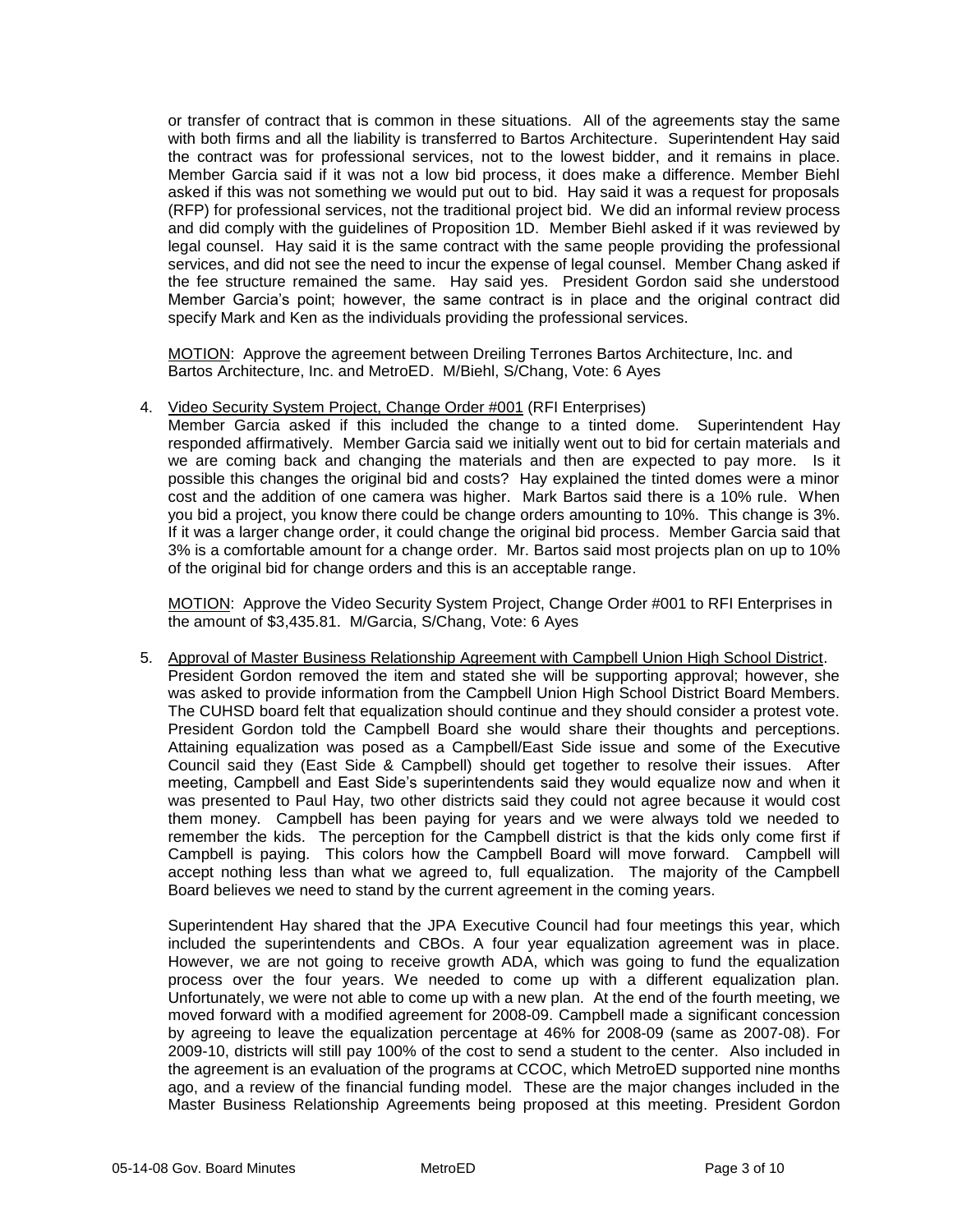said she was relaying what came up at Campbell's last board meeting and meetings between board members and their superintendent. Vice President Dossa said he believed we had made a step forward at the special MetroED Board/Executive Council meeting and now it seems we are making a step backwards again.

Member Biehl thanked President Gordon for her leadership on equalization matter, and bringing the superintendents and MetroED Board together. He expressed he was in the same position with the East Side Board at times. We need to look at it this issue from a long view and send students to CCOC. East Side is going to do what is best for their students. If we can deliver the services better at our high schools, we will do that. We now have a year or at least six months to look at the longer term. East Side, in the long term, will drift away from CCOC, send fewer students and I don't want to see that happen. I see where it will go in the long run and it could be 5 years before CCOC sees fewer students from East Side. CCOC needs a certain amount of mass to make the center work. We want to continue to send students to the center if we feel it is in the best interest of the students and it is cost effective for East Side. There have been several meetings between the superintendents of Campbell and East Side. There was a good plan everyone agreed to and then there was no growth ADA. I have the same problem as President Gordon has with administration and board members. I would like to see East Side continue with a solution in a vigorous way. Vice President Dossa said East Side has been reaping the benefits for years of sending students to CCOC and now they want to drift away. I want to see it resolved. Member Biehl said he didn't believe that ROP ADA belongs to anyone except MetroED. One district has a lot of ROP students and it appears there is a subsidy. A district goes after the ROP students to make money; I am not going to buy the basic argument that a district is losing something. I am disappointed but understand why they look at it this way. If we all pay what it costs for ROP and CCOC, that would be fine. The problem is how we find a solution.

MOTION: Approve the Master Business Relationship Agreement, including Appendix B, between the Metropolitan Education District and Campbell Union High School District. M/Chang, S/Biehl, Vote: 6 Ayes

- 6. Approved Under Consent Calendar Approval of Master Business Relationship Agreement with East Side Union High School District.
- 7. Approved Under Consent Calendar Approval of Master Business Relationship Agreement with Los Gatos-Saratoga Joint Union High School District.
- 8. Approved Under Consent Calendar Approval of Master Business Relationship Agreement with Milpitas Unified School District.
- 9. Approved Under Consent Calendar Approval of Master Business Relationship Agreement with San Jose Unified School District.
- 10. Approved Under Consent Calendar Approval of Master Business Relationship Agreement with Santa Clara Unified School District.
- 11. Paving Contract for Repair of Paving at 760 Hillsdale Avenue, Central County Occupational Center.

Member Garcia expressed confusion regarding the contract and the limited scope and asked if it went out to bid? Superintendent Hay said it was not necessary to publicly bid this project. It was for maintenance and not over the minimum bid requirement of \$72,000. After working with Galedridge Construction, they did everything that was asked of them and did a good job. When we came back and needed spot repairs done, they provided a good price and did another super job working well with staff. Member Garcia asked if we can approve this as it is under the \$72,000 threshold, Superintendent Hay said yes and that he appreciated Member Garcia and the Board looking at these issues and appreciated the oversight of construction projects.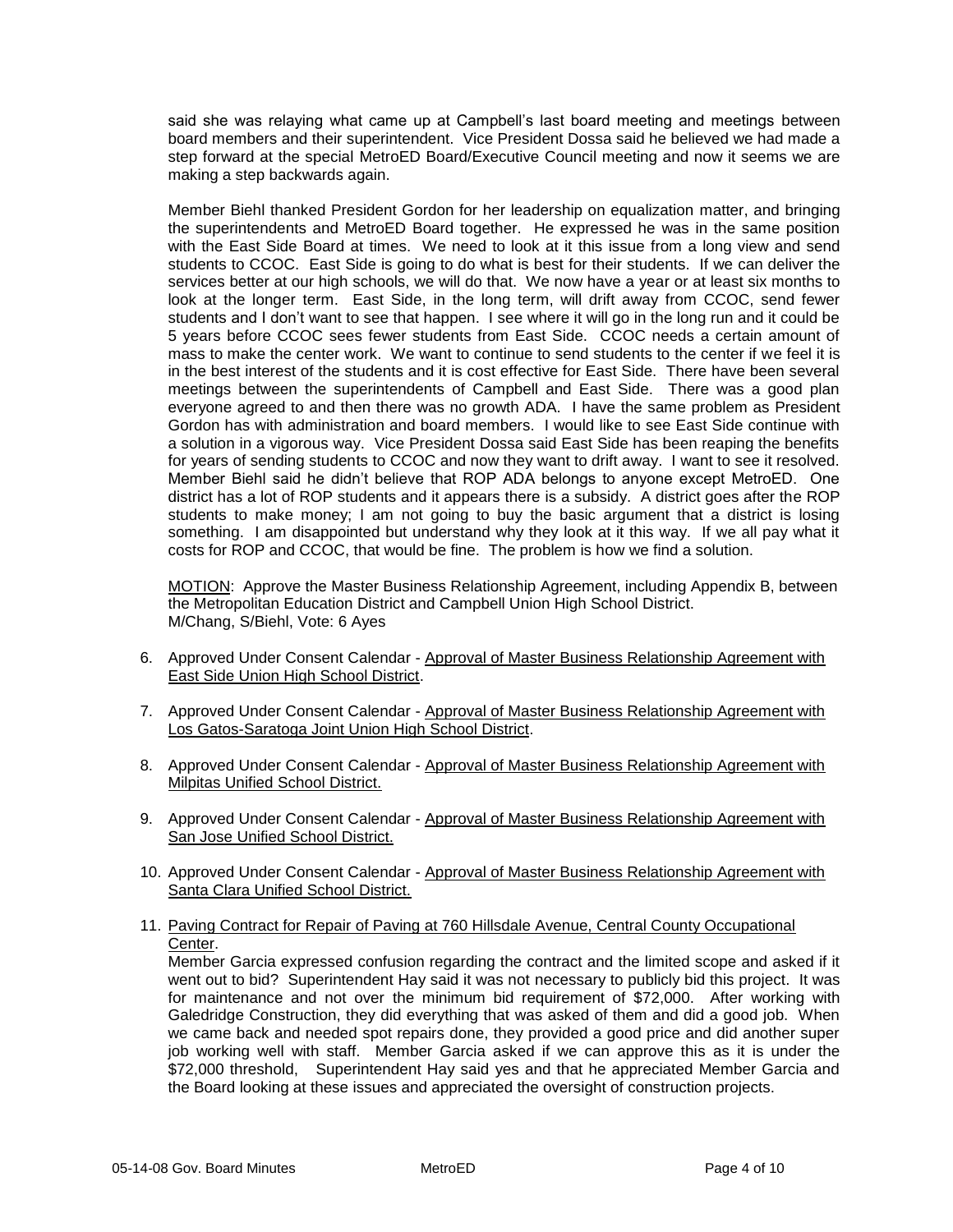MOTION: Approve the contract between the Metropolitan Education District and Galedridge Construction in the amount of \$59,555. M/Chang, S/Grilli, Vote: 6 Ayes

### PERSONNEL FUNCTIONS

- 12. Approved Under Consent Calendar Approve administrative position as part of an agreement with the California Department of Education Visiting Educator Program.
- 13. Certificated Personnel

Member Chang removed this item and item 14 as they were related to the Adult Ed Parenting program and asked for an update and what the impact would be for certificated personnel. Superintendent Hay asked MAEP Director Sylvia Karp to address this item as well as an update on the court-ordered classes and fee-based kindergarten classes.

Director Karp said that two pre-schools have been moved under the umbrella of the fee-based Community Interest Program (CIP). The entire costs are being paid by the parents and funds will pass through MetroED. Also, the court ordered classes will continue under CIP as well. The other pre-schools will continue to operate, but not under MAEP. Member Chang said if the preschools will continue, why the teachers are being laid off. Ms. Karp said the teachers will continue at those pre-schools, which is their primary employment. The pre-schools existed before they were supplemented by MAEP. They will lose approximately 10% of their revenue. Superintendent Hay said there was a two-step process. The first step was the preliminary notification and this is the final notice in the layoff process. We are not asking anything different of the Board this evening. However, based on the state budget information we heard today (the Governor will fully fund Proposition 98), and that is very preliminary, it would be my intent to rescind all of those notices by Friday of this week or Wednesday of next week. (Applause) I didn't make a commitment but it is looking better for us. When we do our budget, we have to base it on certain things. We are waiting for School Services to issue their Financial Projections Dartboard. They are reviewing and evaluating the Governor's May Revise budget proposal in great detail and we expect a preliminary report of that dartboard by Friday or Tuesday at the May Budget workshop. It looks like we are not going to be cut below the current year level but we will not be getting the COLA. So if that is true, then we will rescind those layoffs and retain the program. Member Biehl asked if the superintendent is able to rescind without Board approval. Superintendent Hay replied in the affirmative.

MOTION: Approve the layoffs of 22 temporary AFT teachers for the 2008-2009 school year. M/Chang, S/Garcia, Vote: 6 Ayes

14. Administrative Personnel

Member Chang asked for clarification that Sally Starz is a teacher and a supervisor and that is why she is listed under both item 13 and 14. Superintendent Hay replied this was correct.

MOTION: Approve the one layoff election. M/Chang, S/Biehl, Vote: 6 Ayes

## INSTRUCTIONAL AND STUDENT FUNCTIONS

- 15. Approved Under Consent Calendar 2008-2009 Approval of MAEP Course Titles
- 16. Approved Under Consent Calendar Application for Perkins 132 Grant for Fiscal Year 2008-09
- 17. Approved Under Consent Calendar Community Classroom Agreements
- 18. Approved Under Consent Calendar Apprenticeship Agreements
- 19. Approved Under Consent Calendar Cosmetology Agreements, 2008-09 CCOC/P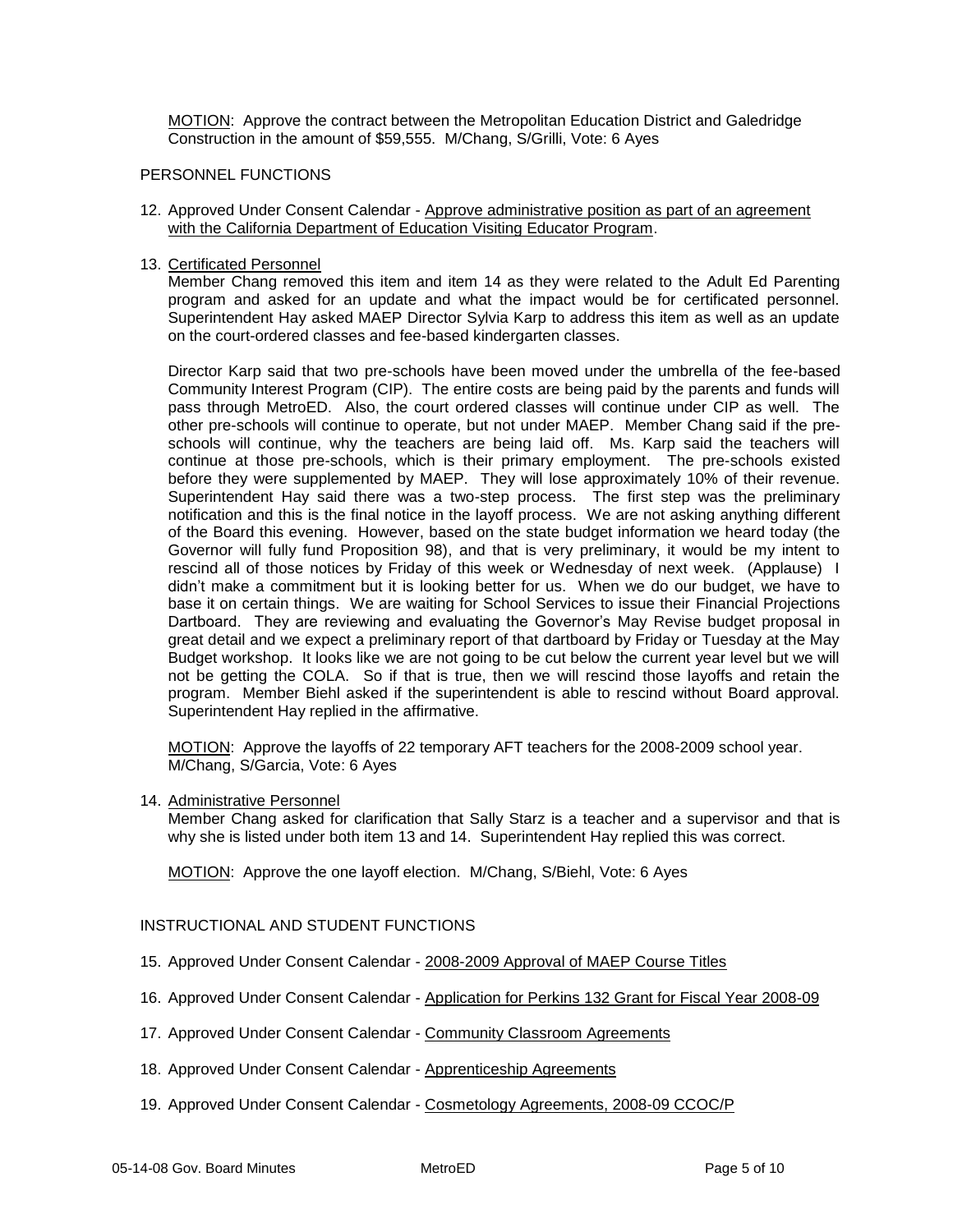### 20. Approved Under Consent Calendar - 2008-2009 Draft School Calendar

#### 21. 2008-2009 Approval of MAEP On-line Courses

MOTION: Approve the agreement to offer on-line courses with ed2go for the 2008-2009 school year. M/Chang, S/Biehl, Vote: 6 Ayes

Member Chang said we would be contracting with an outside firm and what would be the cost for MetroED. Director Karp said MAEP would generate \$40-\$50 per student and we would pay \$50 for the class as well as a fee for credit card transactions. Other adult education programs have been charging between \$89 and \$99 per class. Member Chang asked how it would be monitored. Director Karp said all of the student fees would come to us and we would be billed monthly by the publishing company. Member Chang asked how we would know if we were sure they were offering the best classes. Director Karp said their teachers are qualified to teach the non-credit courses and we could do exit interviews of the students.

22. Approved Under Consent Calendar - Approve Contract between the County of Santa Clara and Metropolitan Education District.

## XIV. INFORMATION ITEMS

- 23. 2007-08 Second Interim Financial Report, Approval by Santa Clara County Office of Education Superintendent Hay shared the approval letter from the county was being provided for the record.
- 24. Update on MetroED Staffing Information and Trends

Dan Gilbertson, Director of Human Services, provided a PowerPoint presentation on staffing at MetroED. He shared the staffing expenditures for MetroED for 2007-2008 equal 70% of the budget. As of December 2007, the total full-time and part-time MetroED employees were approximately 395. Mr. Gilbertson also shared a breakdown by classified, certificated and administrative positions by years of service for CCOC and MAEP. The student diversity for both programs was shared with 52% Hispanic for CCOC and 43% for MAEP. The student/teacher diversity ratio was provided as well as historical trends. There are a disproportionate number of Hispanic instructors as compared to the high percentage of students. Mr. Gilbertson shared teacher recruitment activities and was open to any suggestions from the Board members to increase the number of Hispanic instructors. He also shared the staff professional development opportunities available for employees and a staff survey will be conducted this month.

Member Garcia asked if MetroED is seeing more applicants applying for positions and if we are working to encourage more diversity. Mr. Gilbertson shared we are moving in the right direction. President Gordon thanked Mr. Gilbertson for the report and shared her district struggles with this issue as well. It is important for all students but especially for at-risk students to form a bond and find role models that they can relate to. It is not easy. Mr. Gilbertson said if you have candidates or ideas, administration is very open to pursuing them. The key area is recruiting for CCOC teachers. Member Chang shared she had connections with the local Chinese papers and would like to receive the information on openings and would assist in this area. Member Garcia referred to the trends chart and noticed over the last 5 years there has been a very slight increase in minority staff but had lost staff in the Asian population. It is important for students to have instructors they can relate to. Maybe we need to visit how we evaluate positions, competencies and dealing with certain populations. Member Garcia would like to look at how we approach an applicant. Mr. Gilbertson said the process does highlight the diversity areas; however, we should push more related information in the process. Member Garcia said it might assist in increasing the numbers. Member Chang thanked Mr. Gilbertson for the report and shared it was very impressive.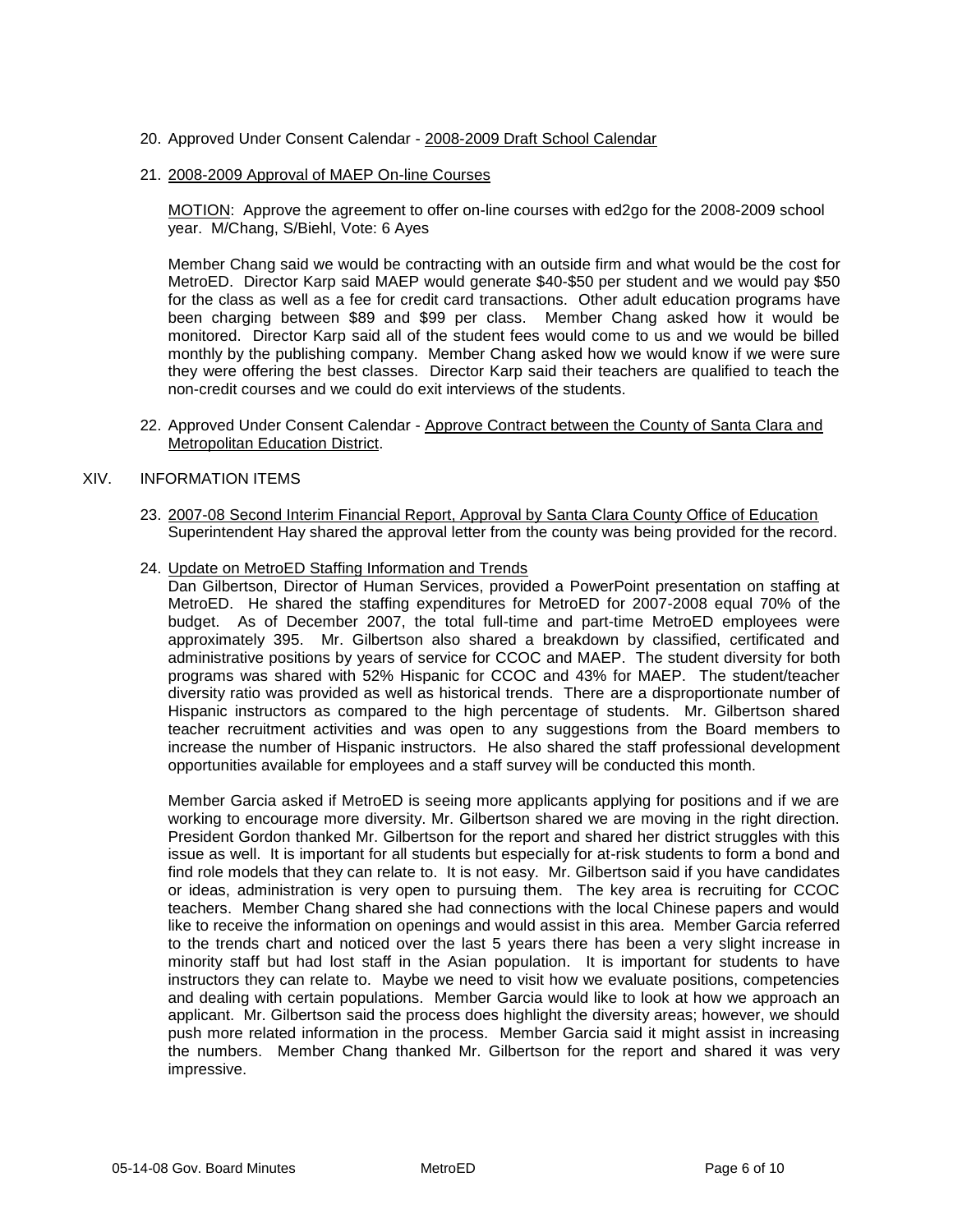## XV. ACTION ITEMS

#### BOARD AND ADMINISTRATIVE FUNCTIONS

#### 25. MetroED Joint Powers Authority: Board Member Appointment; Voting Authority

Superintendent Hay shared that at the April 9<sup>th</sup> meeting, President Gordon and Mathew Dean, Campbell, alternate were not able to attend and they were interested in sending another board member. The JPA agreement does not allow for this. A member needs to be appointed from a participating district. It is an infrequent occurrence for both representatives to be unavailable for a meeting. The question is whether the governing boards of the participating districts want to appoint a second alternate or all of their board members. Included in your information is a letter from the Campbell Superintendent where all of their members were appointed. Based on the information received from our attorney, the JPA does not authorize a "second alternate" even if the second alternate is appointed by the participating district governing board. We are asking for direction from the Board if they want to pursue the appointment of additional members and if we do, the JPA needs to be amended.

Vice President Dossa said it should be kept the way it is. You don't want all of them especially if there are negative ones. Member Biehl said it is the intent to have someone here to vote and it is an unusual situation. Vice President Dossa confirmed it has happened rarely during his tenure on the Board. Member Biehl said he would like to have as much flexibility as possible. If the member and the alternate are not going to be available, the President of the participating district board could appoint one person for that meeting. There would be flexibility for a temporary appointment. Superintendent Hay said it would require an amendment to the JPA and it would need to be approved by all of the participating district boards. Member Biehl shared he is in agreement with Campbell on this issue. Member Chang shared at the April meeting there was a member of the Campbell Board present to hear the discussions. If we do this, it required an amendment. If we know ahead of time that someone cannot make the meeting, we should make sure there are no pressing items, like equalization, on the agenda. This would accommodate without changing the JPA. Member Grilli said she is not against looking at an amendment but monitoring the agenda could delay important decisions and slow down the process for managing the district and liked the proposal by Member Biehl.

Superintendent Hay said if there was Board consensus, we would have draft language drawn up by our attorney with the two or three options discussed this evening including a second alternate, appoint all participating board members or a temporary appoint by the participating district board president. After the MetroED Governing Board is in agreement, it would go out to the participating district boards. Member Biehl said there is general consensus to add more flexibility.

MOTION: Approve the concept of additional appointments to the Governing Board and direct staff to draft language options for a possible amendment to the JPA for flexibility. M/Biehl, S/Grilli, Vote: 6 Ayes

26. Approve Resolution #13-05-14-08 to establish County Schools Facilities Fund 350 Superintendent Hay shared the resolution needs to be done to receive Prop 1D monies.

MOTION: Approve Resolution #13-05-14-08 to establish County Schools Facilities Fund 350. M/Biehl, S/Chang, Roll Call Vote: 6 Ayes

27. Monthly Budget Update

Wendy Zhang said there were three major adjustments on the revenue side due to the state; the revenue apportionment being up from the prior year, the 2% salary increase approved for employees and adjusting for actuals as we begin the process for year-end. Superintendent Hay shared that the Governor issued his May budget revision today and prepared a copy for the board members. It doesn't have the details, but provides the Board with the big picture. Superintendent Hay shared he is not ready to make any budget recommendations until we receive the dartboard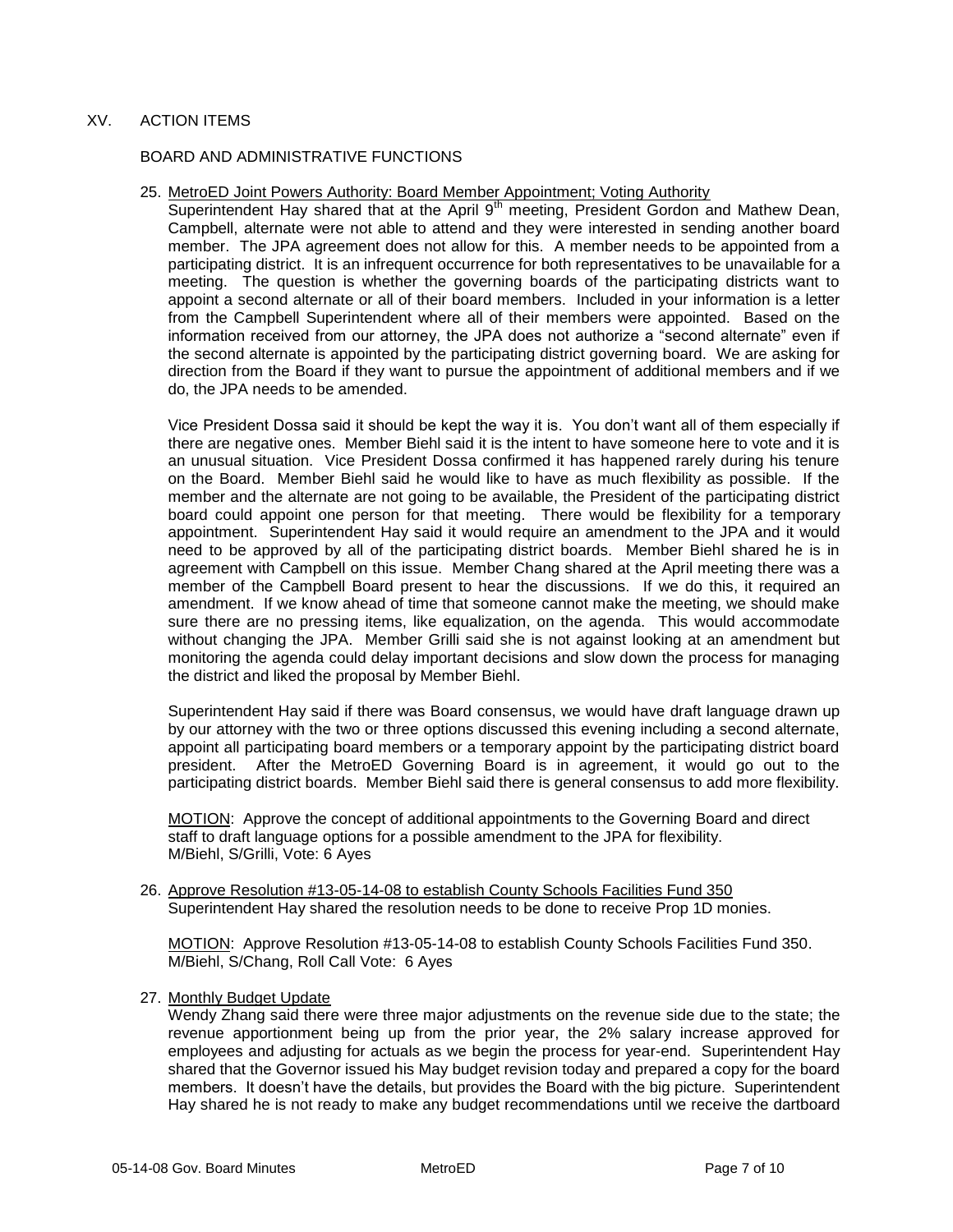from School Services. They are trying to figure out impacts for every program. We will incorporate their recommendations when we go to the Budget Advisory Committee on May 27. Wendy Zhang and the Superintendent will be attending the budget workshop on May 20<sup>th</sup> and will bring back recommendations for the first meeting in June. The budget still needs to go to the state legislators and we are not sure what will happen. Member Garcia asked if the budget document was on-line. Superintendent Hay said yes.

MOTION: Motion to approve the budget changes included in the Monthly Budget Update for the period ended 4/30/08. M/Chang, S/Garcia, Vote: 6 Ayes

## XVI. EXECUTIVE REPORT/ADMINISTRATIAVE REPORTS

- John Fox, CCOC Director.  $\bullet$ 
	- o The South Bay Regional Training Academy is donating more equipment to the Law Enforcement program including code books, batons, flash cards for criminal law, and other training aids.
	- o The Computer Technology Program will have a CISCO component for the second year returning students. This will allow for A+ certification, CISCO CCENT and prepare students for the CISCO CCNA certification by covering 50% of the training manual.
	- o Matthew Palma received a turnaround scholarship from the Kiwanis of Willow Glen. Superintendent Hay shared Matthew went from a .5 grade point average his freshman year to a 4.0 his senior year. Matthew plans on being a fireman.
	- o On April 11, 67 students took placement tests for DeAnza/Foothill, 43 students tested on April 15 for Mission/West Valley, and on April 29, 104 students took placement tests for Evergreen Valley/San Jose City.
	- o On April 30, 83 students attended a job fair at Evergreen Valley.
	- o Valeria Flores, a Yerba Buena student, won a Stanford University School of Medicine's Medical Youth Science Program Award. Valeria will attend an all expense paid summer program. She was among 25 students chosen from North and Central California.
	- o This evening 26 Grove Scholars are attending the annual Welcome Reception at Evergreen Valley along with Chantu Nguyen, CCOC Counselor who has been doing an excellent job this year for the students.
	- $\circ$  Director Fox reviewed the upcoming events as the end of the year is approaching.
- Sylvia Karp, MAEP Director:
	- $\circ$  Today was the Day of the Teacher and the various MAEP sites are celebrating with special luncheons and dinners and reading the resolution passed by the Board last month.
	- o On May 6 and 7, 45 students took the CAHSEE and MAEP will be giving the test again on July 29 and 30.
	- $\circ$  Students will be taking the Spanish test next week and can earn up to 40 credits.
	- $\circ$  The WASC groups are going strong. The home groups finished and now the focus groups are meeting.
	- o Carolyn Richardson, Campbell Assistant Principal, and Marti Rao, WASC Program Coordinator, are receiving a \$1,500 mini-grant in Sacramento this evening.
	- $\circ$  Sally Starz has been nominated as teacher of the year and will be receiving recognition from Santa Clara County Office of Education in September.
	- $\circ$  Director Karp invited the Board to attend the recognition ceremony and graduation to be held on June 18<sup>th</sup>.
- Superintendent Hay:
	- o In February 2007, Superintendent Hay participated in a forum on "Career Technical Education: The Next Generation of Workforce Development". The forum was sponsored by the San Jose Education Foundation and included Senator Tom Torlakson. The senator has been a very strong supporter of CTE and a member of the Senate Education Committee. More importantly, he is the Chair of the Appropriations Committee. After the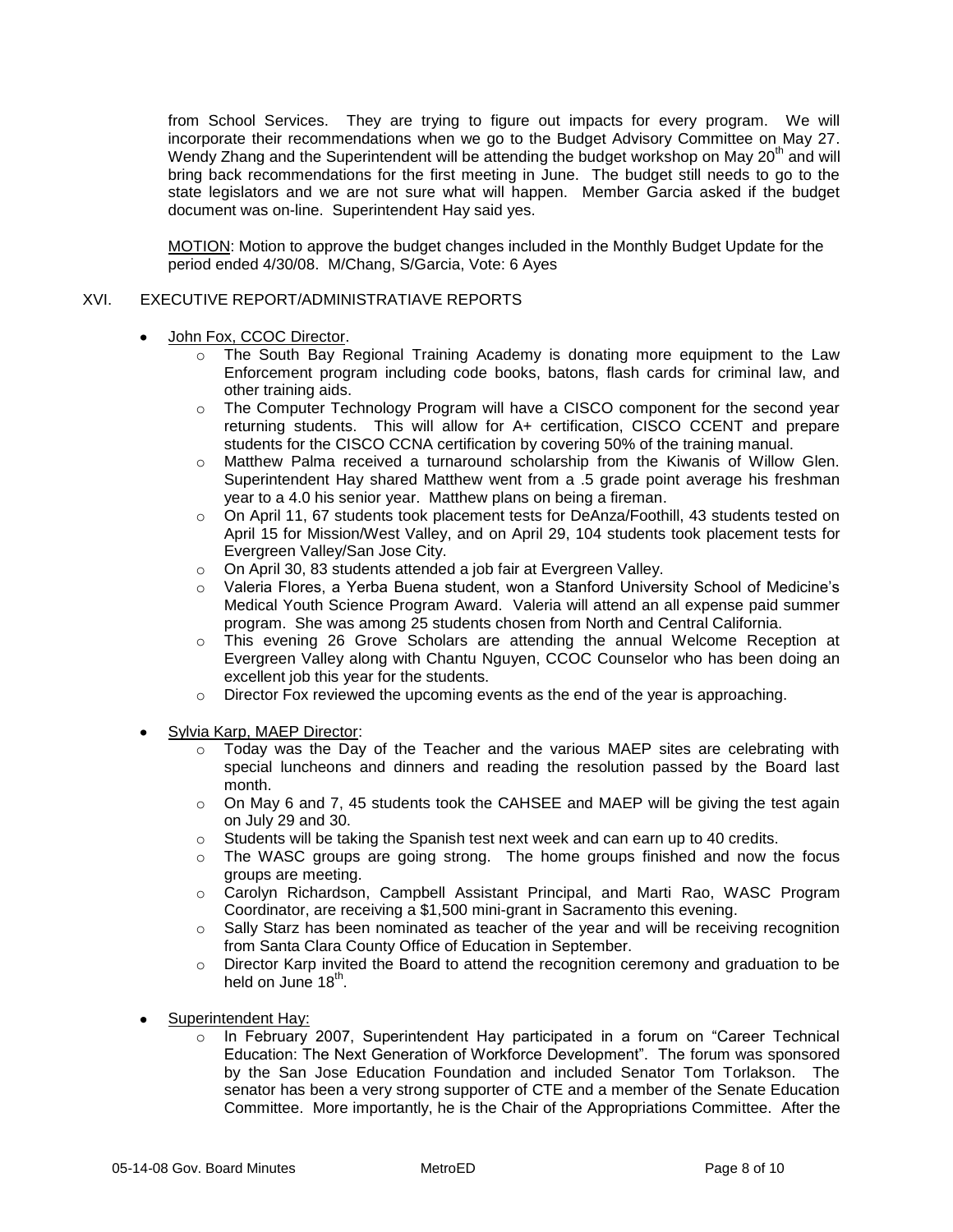panel discussion, the Senator shared that the legislature's reform efforts to restore CTE on high school campuses had run into a brick wall for lack of money. The senator saw the CCOC model as a way to provide serious CTE capstone programs and take advantage of economies of scale. A few months ago, Senator Torlakson toured CCOC for over 2 hours and was highly complementary of our programs and would have a member of his staff contact us to look further into how our model might be expanded in other areas of the state. This week, Jeffrey Schwartz from his office called and shared that Senator Torlakson wants to introduce legislation to support our education model and requested a summary of what we are doing right and how we are doing it. They asked to do video interviews of present and past CCOC students from the eleven industry sectors we support. They enthusiastically accepted our offer for our Video Production class to produce the video. They are looking at a new money stream to fund the legislation. We will be a major resource in the development of the legislation.

- o On Tuesday, Adobe Systems representatives, Megan Stewart, Director of Worldwide Higher Education; Bob Regan, Director of Worldwide Primary and Secondary Education; and Anuja Dharkar, Worldwide Education Manager Curriculum and Professional Development; toured the center. They were very impressed with our programs and expressed a desire to partner with us on a number of areas including the Visual Arts and Multimedia Festival and working to beta-test version upgrades of their animation software. They would like to feature student work on their website and will be encouraging CCOC tours by other educational leaders they work with throughout the state. Prior to the meeting, Eric Whitman, Animation instructor, received an e-mail from Mr. Regan inviting him to join their Adobe Education Leaders program that meets quarterly.
- $\circ$  Superintendent Hay shared a schedule of the year end events had been prepared for the Board Members. Claude Fletcher, Chancellor of Valley Christian Schools, will be touring on Thursday. Mr. Fletcher is a former San Jose City Councilmember and a strong advocate for preparing our young people for the workforce of tomorrow.
- $\circ$  The Great Mall of the Bay Area in Milpitas will be donating \$2,000 to sponsor the Superintendent's year-end event to recognize retirees and other employees thanks to Althea Polanski.

## XVII. BOARD MEMBER COMMENTS

Board Member Frank Biehl.  $\bullet$ 

Member Biehl announced that Member Chang and himself will be attending the California School Boards delegate assembly this coming weekend and legislative day on Monday and are looking forward to representing the districts in Santa Clara County.

- Board Member Cynthia Chang.  $\bullet$ Member Chang shared she is looking forward to the delegate assembly and they would be going green by taking the train to Sacramento.
- Board Member Marsha Grilli.  $\bullet$ None
- Board Clerk Richard Garcia. None
- Vice President Ernie Dossa None
- President Diane Gordon. None
- XVIII. OTHER MEETINGS